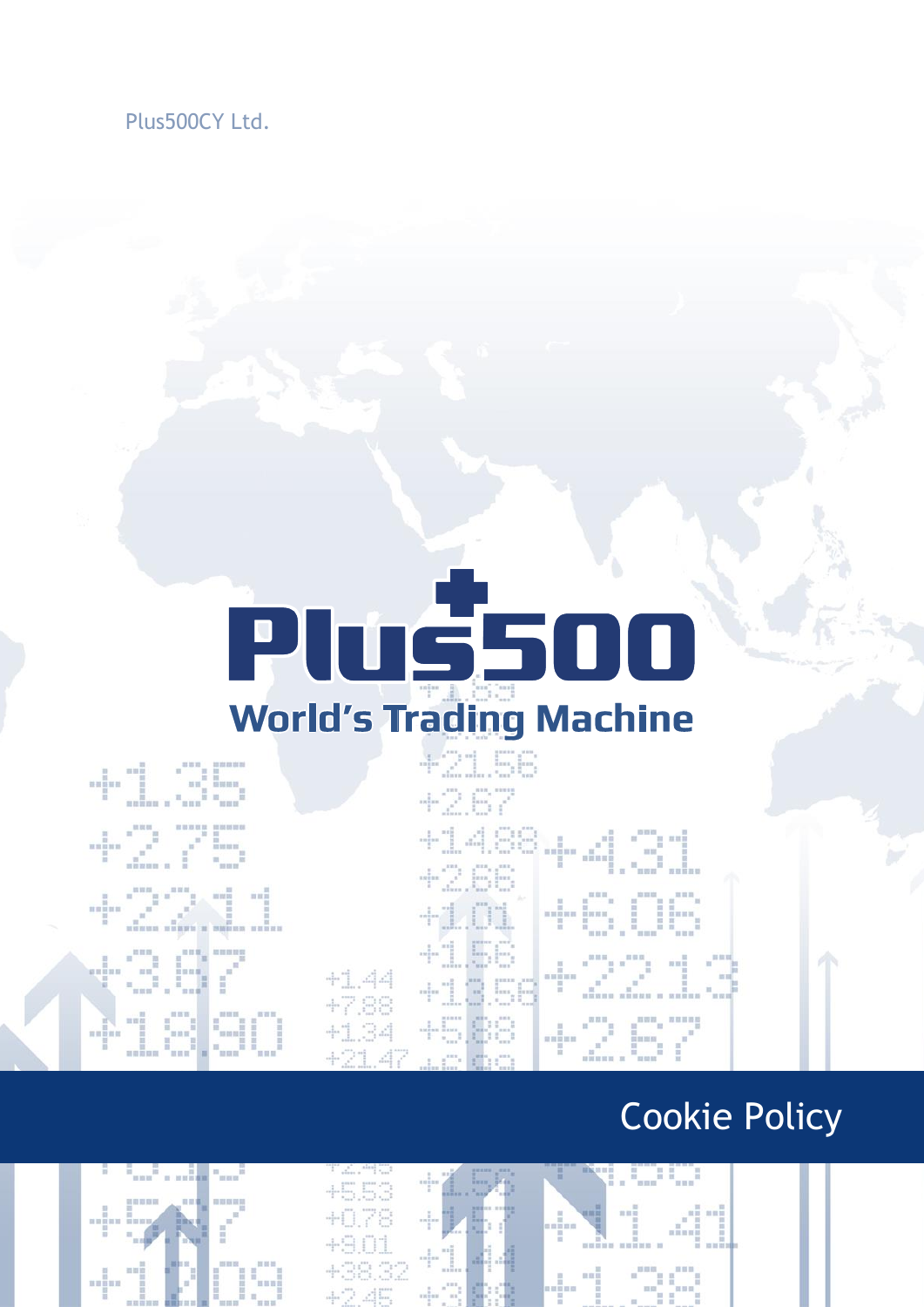

## *Cookie Policy*

To make our site work properly and to help us understand our website traffic we sometimes place small data files called cookies on your device.

#### 1. What are Cookies

A cookie is a small text file that a website saves on your browser when you visit the site.

#### 2. How Plus500 uses Cookies

#### **Necessary**

Some cookies are absolutely necessary to enable you to move around our website and use its features. Without these cookies, essential security features cannot be activated and services you have asked for cannot be provided.

#### **Performance**

Other cookies are used to manage the performance of the website and Platform. Information collected includes, for example, the Internet browsers and operating systems used, the number of visits, average duration of visit, the domain name of the website previously visited and pages viewed. These cookies do not collect information that personally identifies you and only collect aggregated and anonymous information. Generally, performance cookies are used to improve the user-friendliness of a website and enhance your experience.

You can delete or block these cookies, but if you do that some features of the website or Platform may not work as intended.

#### **Functionality**

The website and Platform also use functionality cookies which allow the website to remember choices you make such as language preference, geographic area, or remember changes you have made to text size, fonts, and other customisable parts of web pages to provide enhanced and personalised features.

Some of our functionality cookies also remember your username (such as the "keep me logged in" box when you log in which saves your email and password and will keep you logged into your account until you sign out) and we will only use these cookies where you have provided your consent.

#### **Statistical and performance analysis**

We also use technologies which track browsing. This information is anonymous and we are not able to identify your particular habits from the information we have access to. This information helps us to understand how our online advertising is working and we do not use this information to serve you personalised advertising.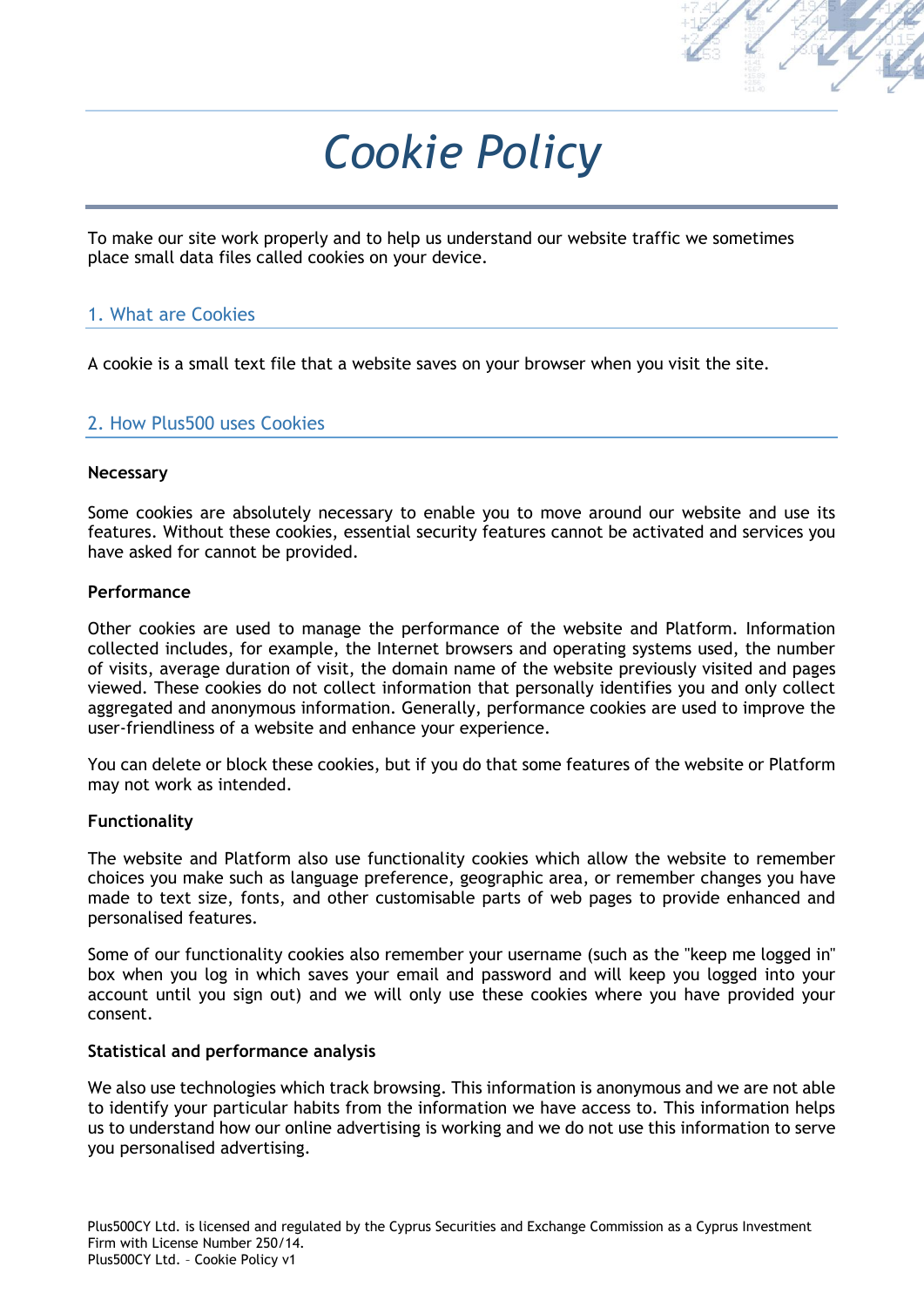

#### **Other web tracking technologies**

We use Google Analytics to monitor the performance of our website and Platform for optimisation purposes and to monitor the performance of certain functionalities.

For more information about Google Analytics please go to: <https://support.google.com/analytics/answer/6004245?hl=en>

#### **Targeted based advertising**

We track browsing habits of your Plus500 website logs to deliver targeted (interest-based) advertising. They are also used to limit the number of times you see an ad and to measure the effectiveness of advertising campaigns. They are usually placed by advertising networks with our permission. They remember that you have visited our website and this information is shared with other organisations, such as publishers. We will only use these cookies where you have provided your consent.

#### 3. How to control Cookies

You can control and/or delete cookies as you wish – for details, see aboutcookies.org. You can delete all cookies that are already on your computer and you can set most browsers to prevent them from being placed. If you do this, however, you may have to manually adjust some preferences every time you visit our website or use our Platform and some services and functionalities we offer may not work.

For more information on which types of cookies are exempt, please see: [http://ec.europa.eu/ipg/basics/legal/cookies/index\\_en.htm](http://ec.europa.eu/ipg/basics/legal/cookies/index_en.htm)